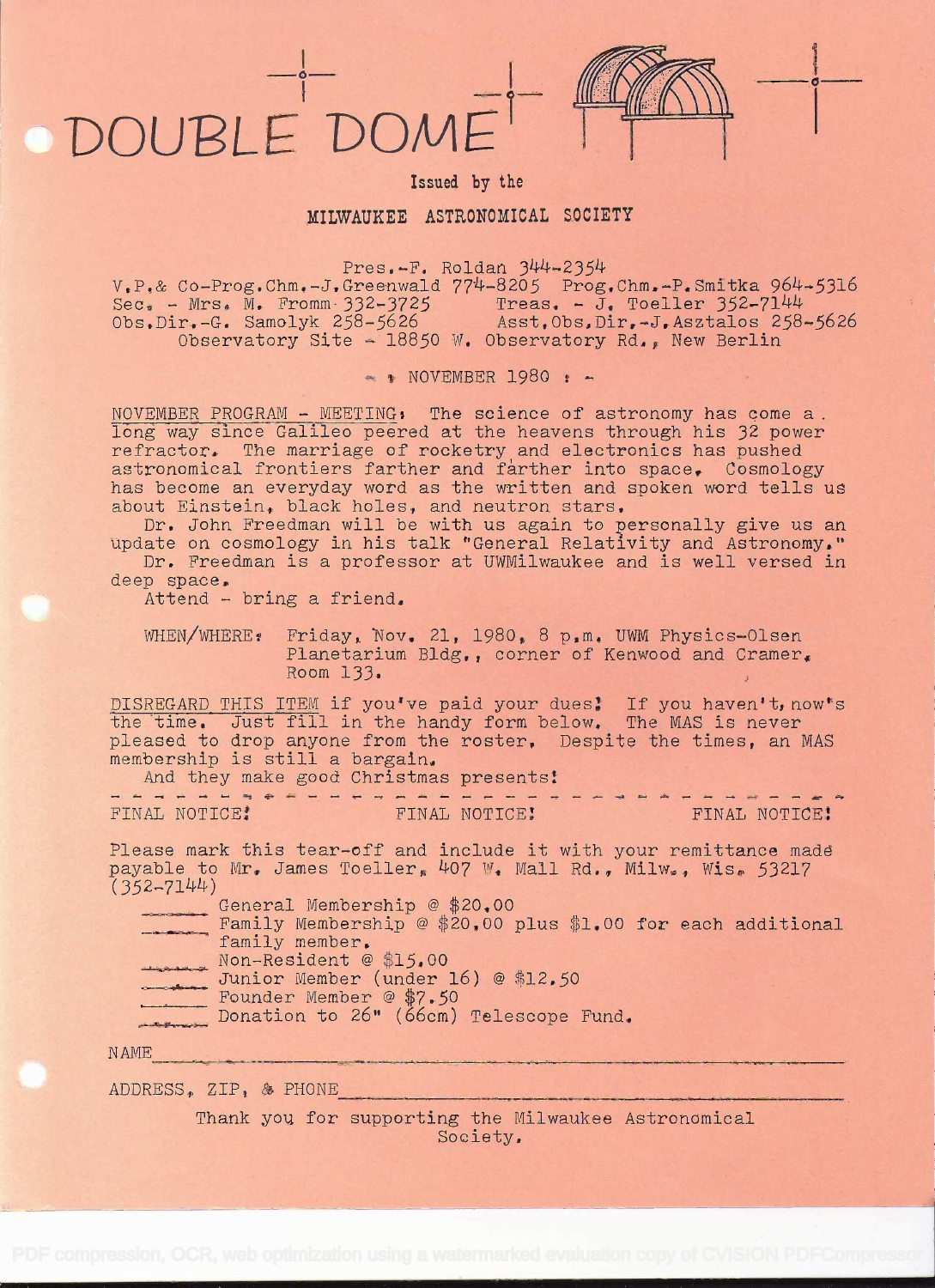NEWMEMBERS: Meet and greet James Bauernfeind, Wauwatosa; James Habeck, Wauwatosa; and Hilbert Henzig Jr., Milwaukee. An apology<br>to new member Eileen Korenic for misspelling her last name in the October Double Dome,

HELP WANTED! The Milwaukee Astronomical Society will host the 36th annual convention of the North Central Region of the Astronomical League (NCRAL) in 1982. A month later it will host the American Association of Variable Star Observers (AAVSO).<br>Nineteen eighty-two will be a big year for the MAS; it will be our golden anniversary, the 26" telescope shoul

and we will be hosting two conventions: Will you help? Please call William Konig at 242-2369.

JANUARY-DINNER MEETING plans are underway. Complete details will appear in the December Double Dome. We can say now that the meeting will be held at a quality inn and include an interesting program. Plan to attend with a guest.

OUR JOY WAS SHORT LIVED! The expressway lights are back on and so is some of the light pollution. Some members claim that when the lights were out they saw naked eye objects they haven't seen in years!

West Allis is converting 4600 units to low scatter, energy conserving low pressure sodium lamps. The job will be done in 1982, and West Allis expects the lights will pay for themselves in 4 years!

The east parking lot of the Milwaukee County Medical Complex has shielded sodium lights which provide plenty of illumination.

The Society has a light pollution committee that needs members. There is something we can do about wasteful lighting. Please call<br>Asst. Obs. Director John Asztalos (258-5626),

26" (66cm) TELESCOPE NEWS: The fund now has about \$6,000. Please send in your pledges if you haven't done so.<br>Work is continuing. Pipe for power and a phone has been laid.

Strength and flexural analysis is being done on the telescope mounting. The telescope committee meets once a month to work out problems or mull over new ideas or improvements. There's some disheartening news. We won't be a

dome, so we<sup>\$11</sup> have to build one.

VOYAGER 1 is expected to arrive at Saturn on Wed., Nov. 12. The<br>Jupiter "fly-by" by this amazing vehicle stunned the scientific<br>world and now is creating equal if not greater excitement as it<br>approaches one of the most bea

NOVA will document the astounding journey of Voyager 1, Friday, Nov. 14, at 10:30 p.m. on channel 10 WMVS. Don't miss it!